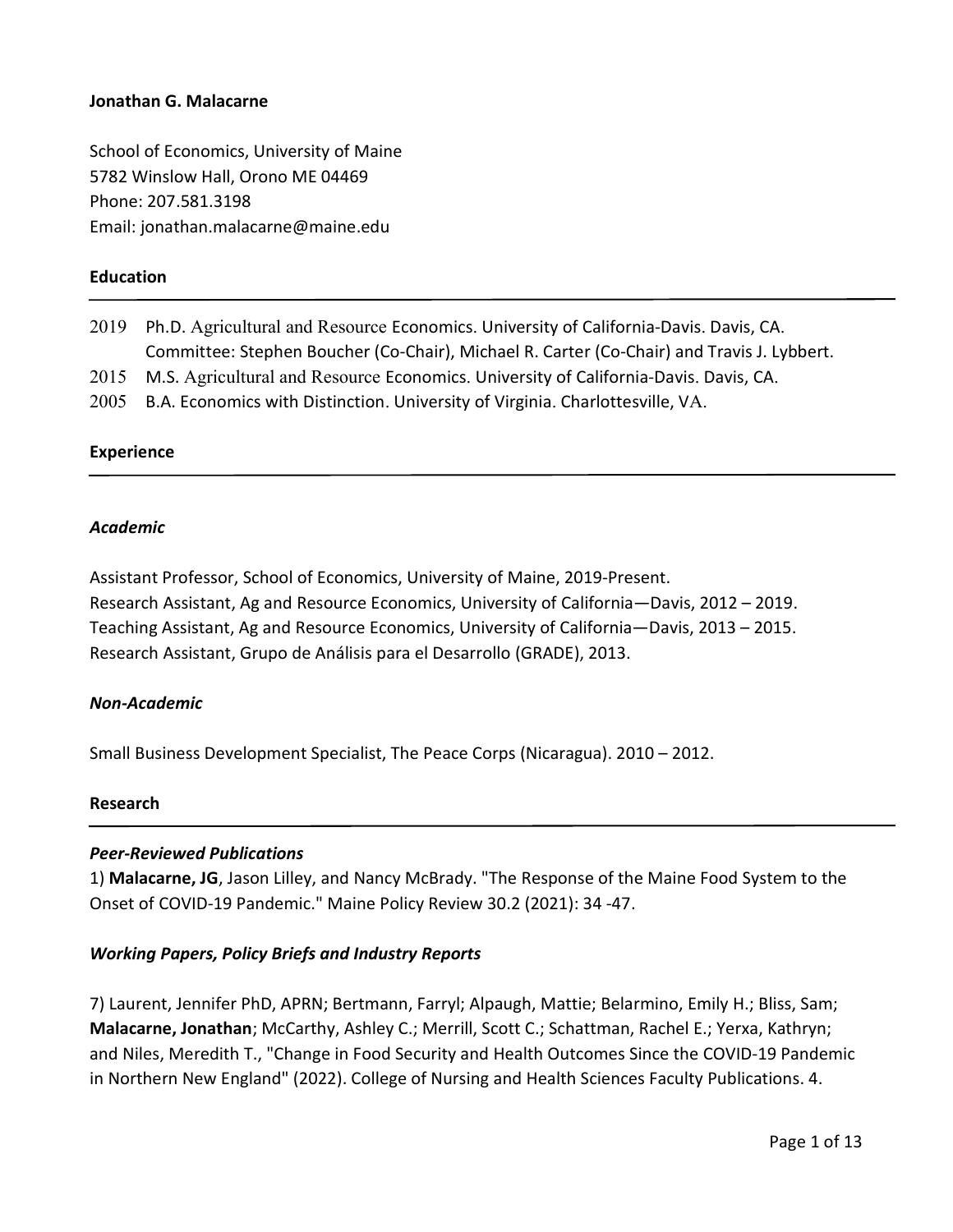6) Niles, Meredith T.; Alpaugh, Mattie; Bertmann, Farryl; Belarmino, Emily H.; Bliss, Sam; Laurent, Jennifer; Malacarne, Jonathan; McCarthy, Ashley; Merrill, Scott; Schattman, Rachel E.; and Yerxa, Kathryn, "Home Food Production and Food Security Since the COVID-19 Pandemic" (2021). College of Agriculture and Life Sciences Faculty Publications. 189.

5) Baily, Megan, Bell, Kathleen P., Crawley, Andrew, Gabe, Todd, Malacarne, J.G., Rubin, Jonathan. (2021). Economic Impacts of Investments in Food and Agricultural Processing Infrastructure in Maine.

4) Boucher, S. R., Carter, M. R., Flatnes, J. E., Lybbert, T. J., Malacarne, J. G., Marenya, P., & Paul, L. A. (2021). Bundling stress tolerant seeds and insurance for more resilient and productive small-scale agriculture (No. w29234). National Bureau of Economic Research.

3) Annis, S., Calderwood, L., Phanning, P., Ishaq, S., Malacarne, J., Zhang, Y. (2020) "2020 Wild Blueberry Research & Extension Reports"

2) Boucher, S., Carter, M., Lybbert, T., Malacarne, J., Marenya, P., and Paul, L.. (2019). Innovations for Drought Resilience Two Ways in Mozambique and Tanzania. MRR Innovation Lab Evidence Insight. No. 2019-02. September 2019.

1) Boucher, S., Carter, M., Erenstein, O., Flatnes, J.E., Lybbert, T., Malacarne, J., Marenya, P., and Paul, L.. (2019). Bundling Innovative Risk Management Technologies to Accelerate Agricultural Growth and Improve Nutrition. MRR Innovation Lab Project Report.

## In Review

3) Malacarne, J.G. and Paul, LA. (2021) "Do the Benefits of Better Management Practices on Nutritional Outcomes "Dry Up" in the Presence of Drought? Evidence from East Africa". (R&R)

2) Boucher, S. R., Carter, M. R., Flatnes, J. E., Lybbert, T. J., Malacarne, J. G., Marenya, P., & Paul, L. A. (2022). Bundling Genetic and Financial Technologies for More Resilient and Productive Small-scale Agriculture.

1) Alloush, Mo, Bloem, Jeffrey R., Malacarne, Jonthan G. "Social Protection Amid a Crisis: New Evidence From South Africa's Older Person's Grant". (2022)

## In Preparation

5) Malacarne, J.G. "The Farmer and The Fates: Locus of Control and Investment in a Stochastic Production Process.".

4) Boucher, S., Malacarne, J.G., & Carter, M. R. "Can Program Designers Use Sharp Targeting to Improve Efficiency Without Cutting Themselves (Or Anyone Else)?".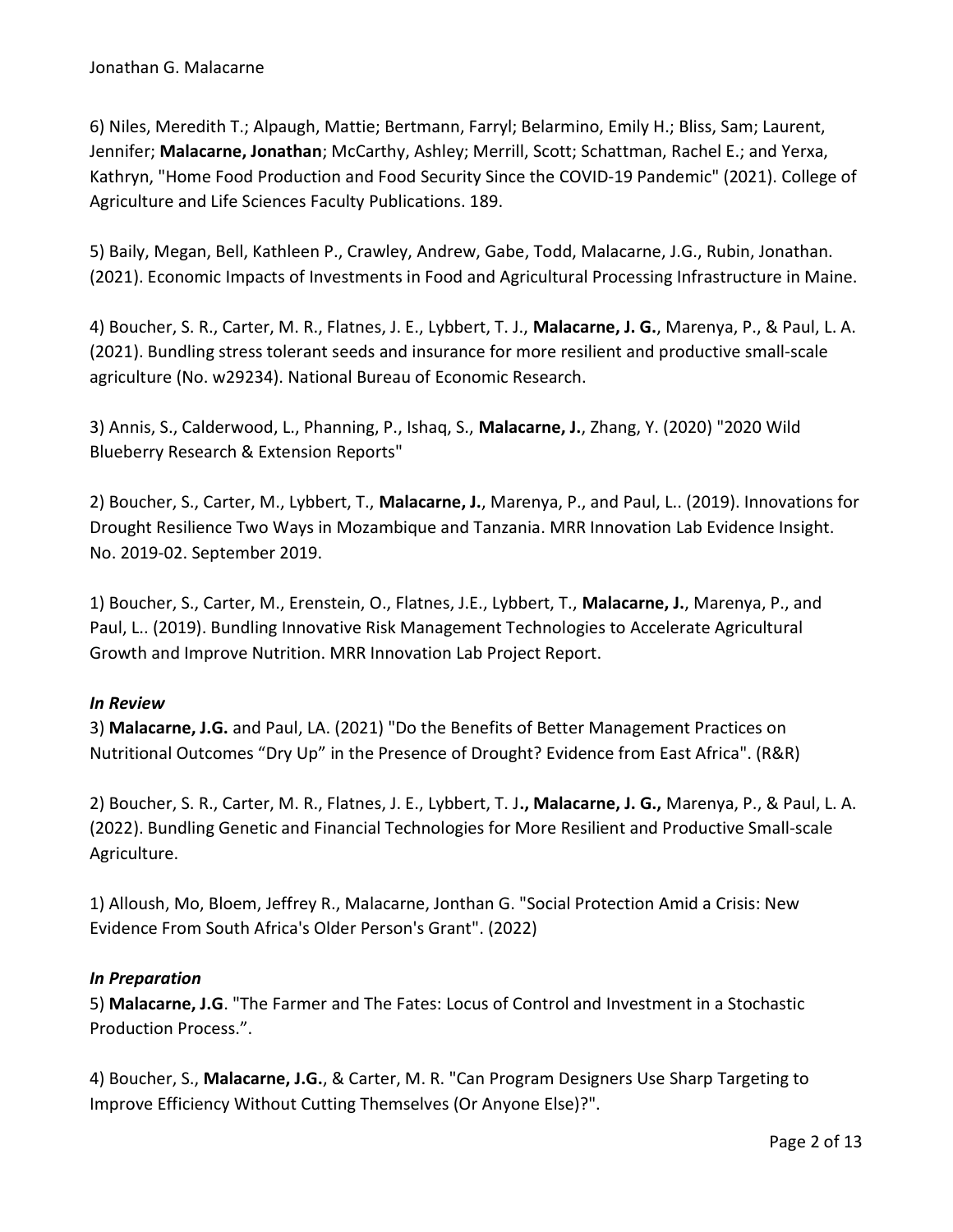3) Malacarne, J. G.. "Perceptions of Control as a Barrier to Investment in Resilience: Theory and Evidence from Drought-Tolerant Maize Adoption in Mozambique and Tanzania".

2) Miller, L and Malacarne, J.G. "What role can farmers markets play in the larger context of food access? Theory and evidence from Maine"

1) Malacarne, J.G., Paul, L., Flatnes, J.E., Boucher, S., Carter, M. "Salient Risks and Contract Quality: Estimating Demand for Index Insurance in Mozambique and Tanzania"

# Invited Presentations

14) Malacarne, J.G "Divergent Needs and Experiences in the Wild Blueberry Industry " November 2021.

13) Malacarne, J.G "A Brief Look at the State of Maine's Wild Blueberry Industry". April 2021.

12) Malacarne, J.G "A Brief Look at the State of Maine's Wild Blueberry Industry". January 2021.

11) Malacarne, J.G "COVID-19 and the Maine Food System". Maine Ag Trade Show. January 2021.

10) Malacarne, J.G. "COVID-19 and the Maine Food System", School of Economics, University of Maine. December 2020.

9) Malacarne, J.G.. "The Eruption of Mount Vesuvius through the lens of economics", Honors College, University of Maine. August, 2020.

8) Malacarne, J.G.. Alternatives to Tariffs For Improving Wild Blueberry Prices. Maine Wild Blueberry Commission. June 2020.

7) Malacarne, J.G.. Cost Considerations For Online Marketing. Maine DACF Webinar. April 2020.

6) Malacarne, J.G.. Economics of Hemp Production and Marketing. Brewer, ME. March 2020.

- 5) Malacarne, J.G.. The Farmer and The Fates: Locus of Control and Investment in a Stochastic Production Process. School of Economics. University Maine. March 2019.
- 4) Malacarne, J.G.. The Farmer and The Fates: Locus of Control and Investment in a Stochastic Production Process. Faculdad de Economia. Universidad de Los Andes. January 2019.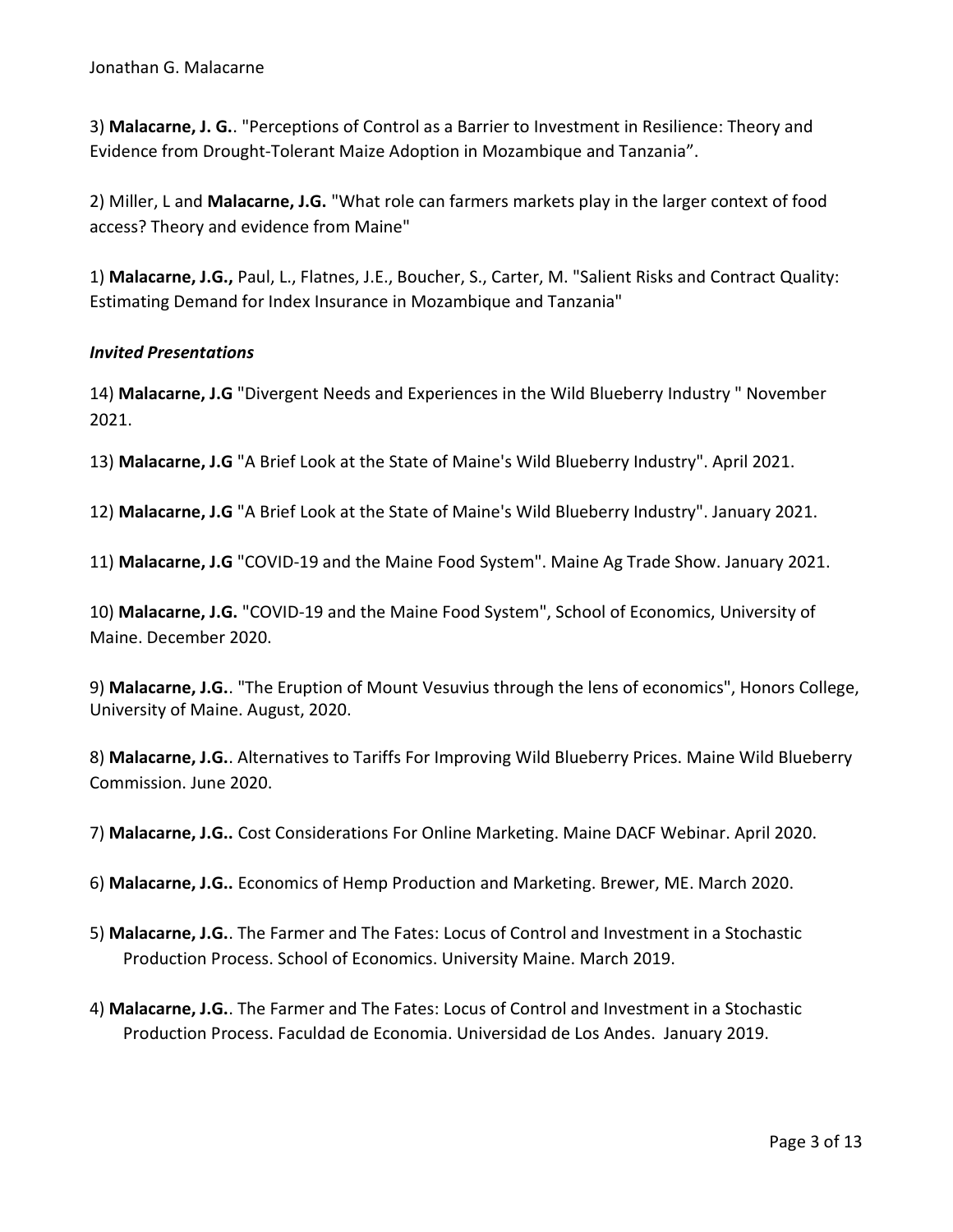- 3) Malacarne, J.G.. The Farmer and The Fates: Locus of Control and Investment in a Stochastic Production Process. Research and Evaluation Division. American Institutes for Research. January 2019.
- 2) Malacarne, J.G.. The Farmer and The Fates: Locus of Control and Investment in a Stochastic Production Process. Agricultural and Resource Economics Department. University of California— Davis. October 2018.
- 1) Malacarne, J.G.. Randomized Controlled Trials (RCTs) In Practice. Guest Lecture, Department of Sociology. Mount Holyoke College. December 2016.

# Conference Presentations

13) Boucher, S. R., Carter, M. R., Flatnes, J. E., Lybbert, T. J., Malacarne, J. G., Marenya, P., & Paul, L. A. "Bundling stress tolerant seeds and insurance for more resilient and productive small-scale agriculture". North East Universities Development Consortium. Virtual. 2021.

12) Malacarne, J.G., Paul, L., Flatnes, J.E., Boucher, S., Carter, M.. "Salient Risks and Contract Quality: Estimating Demand for Index Insurance in Mozambique and Tanzania" Northeastern Agricultural and Resource Economics Assoc. Virtual. 2021.

11) Malacarne, J.G., Paul, L., Flatnes, J.E., Boucher, S., Carter, M.. "Salient Risks and Contract Quality: Estimating Demand for Index Insurance in Mozambique and Tanzania". Poster. Agricultural & Applied Economics Association Annual Meeting, Virtual. 2020.

10) Miller, L and Malacarne, J.G. "Are Farmers Markets a Solution for Local Food Access or Simply a Strawman? Theory and Evidence from Maine". Northeast Agriculture and Resource Economics Association Annual Meeting, Virtual. 2020.

9) Malacarne, J. G.. "The Helpful and Harmful Potential of Behavioral Nudges". Northeast Agriculture and Resource Economics Association Annual Meeting, Virtual. 2020.

8) Malacarne, J.G., Boucher, S., Carter, M.,& Paul, L.. Innovations in risk management for small-holder farmers: Experimental evidence from East and Southern Africa. Agricultural & Applied Economics Association Annual Meeting, Atlanta, GA. 2019.

7) Malacarne, J.G. Index-Based Agricultural Insurance in Mozambique: Recent Experience and Paving the Way Forward. AMA Innovation Lab Outreach Event. Maputo, Mozambique. 2018.

6) Malacarne, J.G. The Farmer and The Fates: Perceptions of Self-efficacy, Learning and Investment in a Stochastic Production Process. Northeastern Agricultural and Resource Economics Assoc. Annual Meeting. Philadelphia, PA. 2018.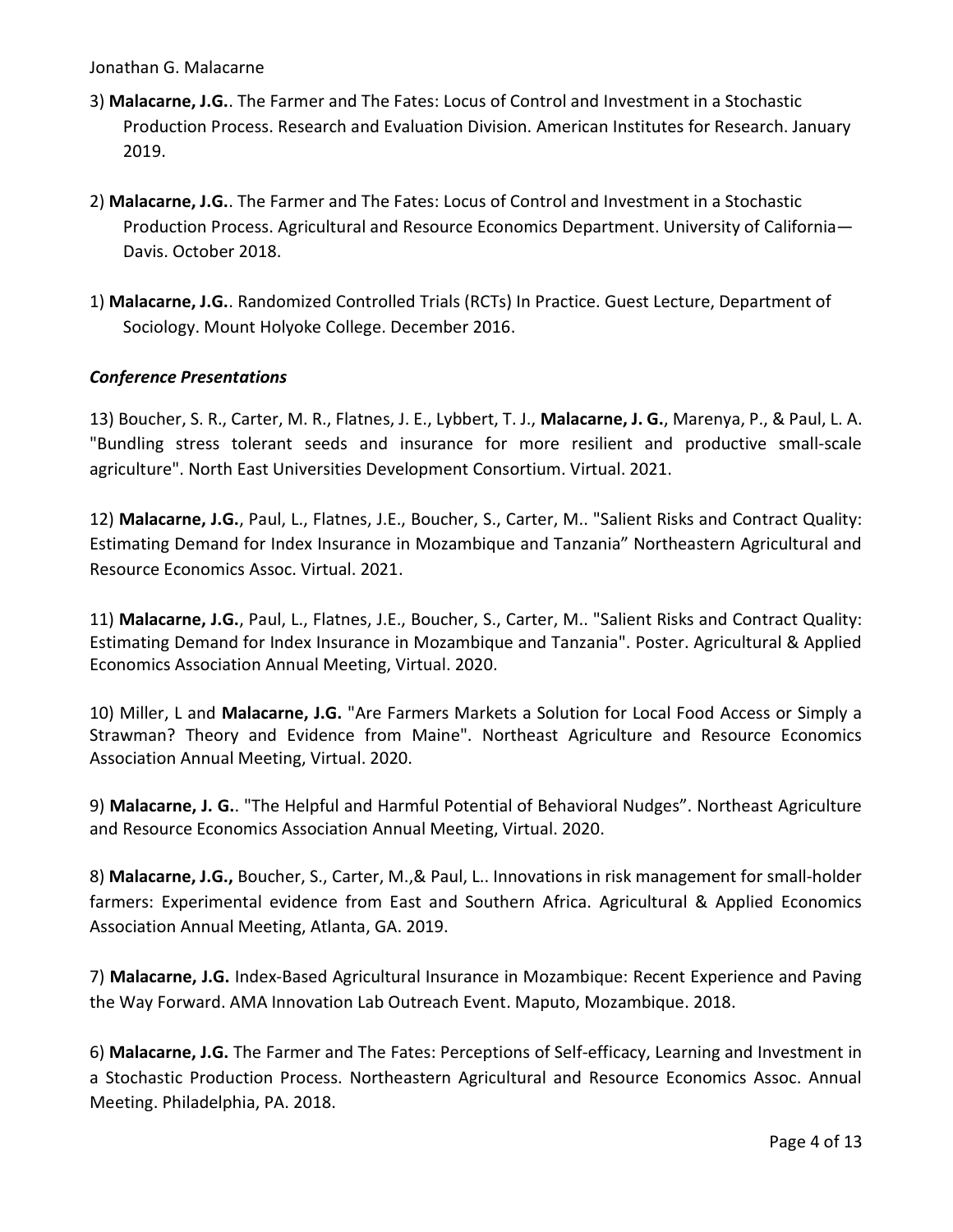5) Malacarne, J.G. The Farmer and The Fates: Locus of Control and Investment in a Stochastic Production Process. Agricultural & Applied Economics Association Annual Meeting, Washington D.C. 2018.

4) Malacarne, J.G. Locus of Control and Investment Behavior Among Smallholding Maize Farmers: An Empirical Study from Mozambique and Tanzania. Pacific Conference for Economic Development (PacDev). Davis, CA. 2018.

3) Malacarne, J.G. Locus of Control and Economic Decision Making: Perceptions of Agency in a Stochastic Production Process. Giannini Foundation of Agricultural and Resource Economics Student Conference. Davis, CA. 2017.

2) Malacarne, J.G. Goalpost Effects: Understanding Impact Heterogeneity in Nicaragua's Rural Business Development Program. Pacific Conference for Economic Development (PacDev). Riverside, CA. 2017.

1) Malacarne, J.G. Heterogeneous Impacts in Nicaragua's Rural Business Development Program. Giannini Foundation of Agricultural and Resource Economics Student Conference. Davis, CA. 2016.

# Funding

External Awards Total (based on percent responsibility, as noted below): \$ 873,797

## External Grants

- 8) Rural experiences with food insecurity and health during COVID-19 and strategies for future resilience (\$149,805) Investigators: Rachel Schattman (PI), Kate Yerxa, Jonathan Malacarne (Co-PI, 30%) Sponsor: USDA - NIFA - Agriculture and Food Research Initiatives (AFRI) Project Dates: 3/1/22 – 2/28/25
- 7) Equipping New Farmers with Practical Skills and Knowledge (\$582,400) Investigators: David Handley (PD), Jonathan Malacarne (10%), Colt Knight, Tori Lee Jackson Sponsor: USDA-NIFA Beginning Farmer and Rancher Development Program Project Dates: 9/1/21 – 8/30/24
- 6) Facilitating uptake of resilience-enhancing technologies with stochastic benefits by subsidizing learning (\$750,000) Investigators: Jonathan Malacarne (PI, 100%), Stephen Boucher, Meizal Popat, Lourenco Manuel Sponsor: MRR Innovation Lab - USAID Project Dates: 9/1/2021 — 6/30/2025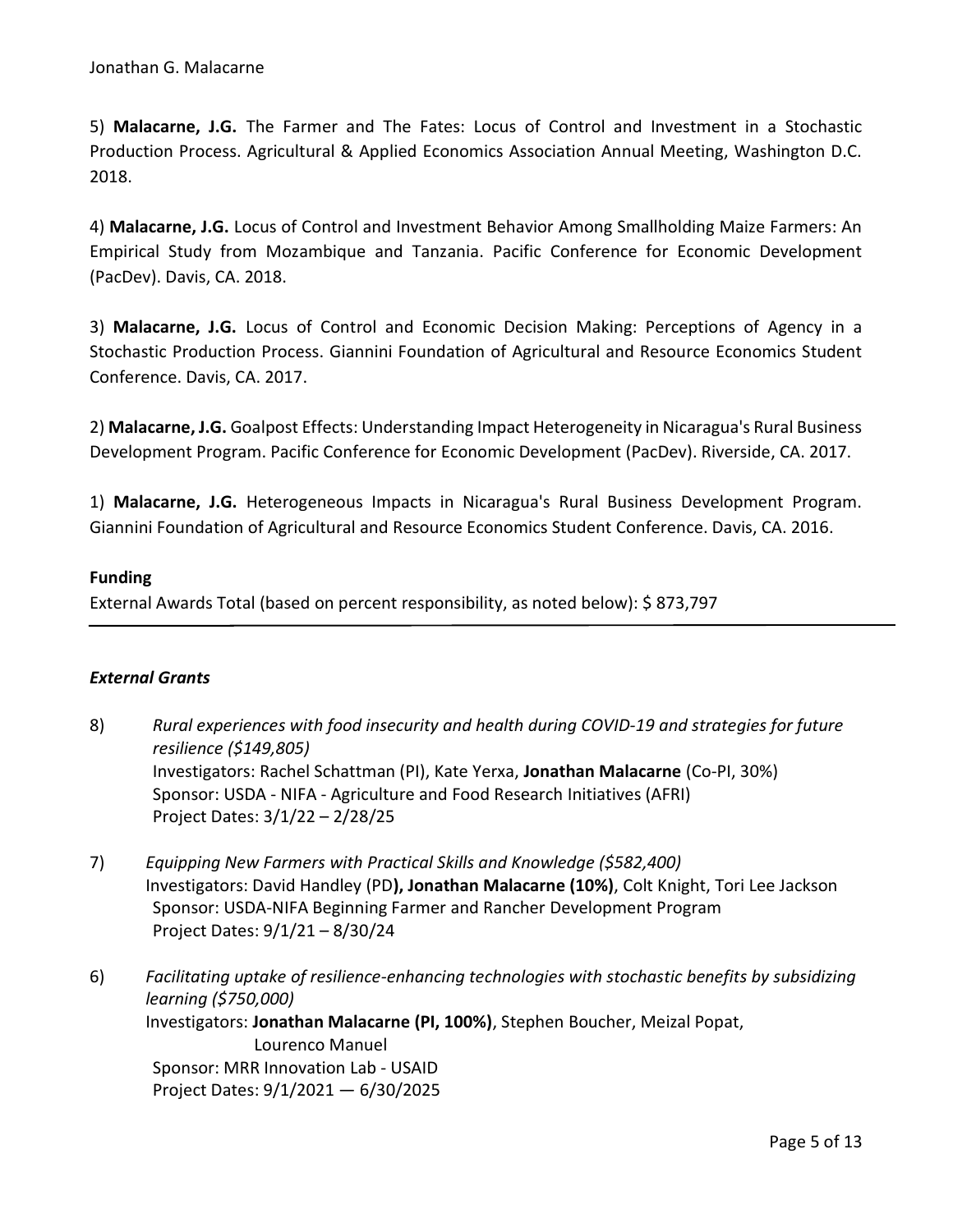- 5) Identifying Research and Policy Priorities for Enhanced Resilience and Equity in Smallholder Coffee Production (\$12,500) Investigators: Jonathan Malacarne (100%) Sponsor: National Coffee Association Project Dates: 6/1/21 – 8/31/21
- 4) Economic Impacts of Enhanced Agricultural Processing Capacity in Maine (\$10,677) Investigators: Todd Gabe (PI), Megan Bailey, Kathleen Bell, Andrew Crawley, Jonathan Malacarne (Co-PI, 15%), Jonathan Rubin Sponsor: ME Department of Agriculture, Conservation & Forestry Project Dates: 5/10/21 – 8/10/21
- 3) Value-Added Grains for Local and Regional Food Systems (\$2,000,000) Investigators: Mark Sorrells (PD) and many investigators including J.G. Malacarne (5%) as coproject director Sponsor: USDA - NIFA - Organic Research and Extension Initiatives Project Dates: Sept 1, 2020 – Aug 31, 2023
- 2) State of the Maine Wild Blueberry Industry Survey (\$23,487) Investigators: J.G. Malacarne (100%), Lily Calderwood, Phillip Fanning Sponsor: Wild Blueberry Commission of Maine Project Dates: March 1, 2020 – Dec 31, 2020
- 1) Increasing Market Connectivity for Maine's Wild Blueberry Growers and Processors by Leveraging Information Technology (\$45,608) Investigators: Eric Venturini (PD), Nancy England, J.G. Malacarne (15%), Renee Page, Lily Calderwood Sponsor: Maine DACF Agricultural Development Grant Project Dates: June 1, 2020 – Dec. 31, 2021

# Selected Awards/Honors

National Association of County Agricultural Agents, Search for Excellence in Farm and Ranch Business Management, State Winner. "COVID-19 Response for Maine Farmers". Donna Coffin, Tori Jackson, Jason Lilley, Rebecca Long, and Jonathan Malacarne. 2021.

Nominated for Faculty Mentoring Award, University of Maine, 2021.

Scott McNiven Community Service Award. Department of Agriculture and Resource Economics, University of California, Davis. 2014.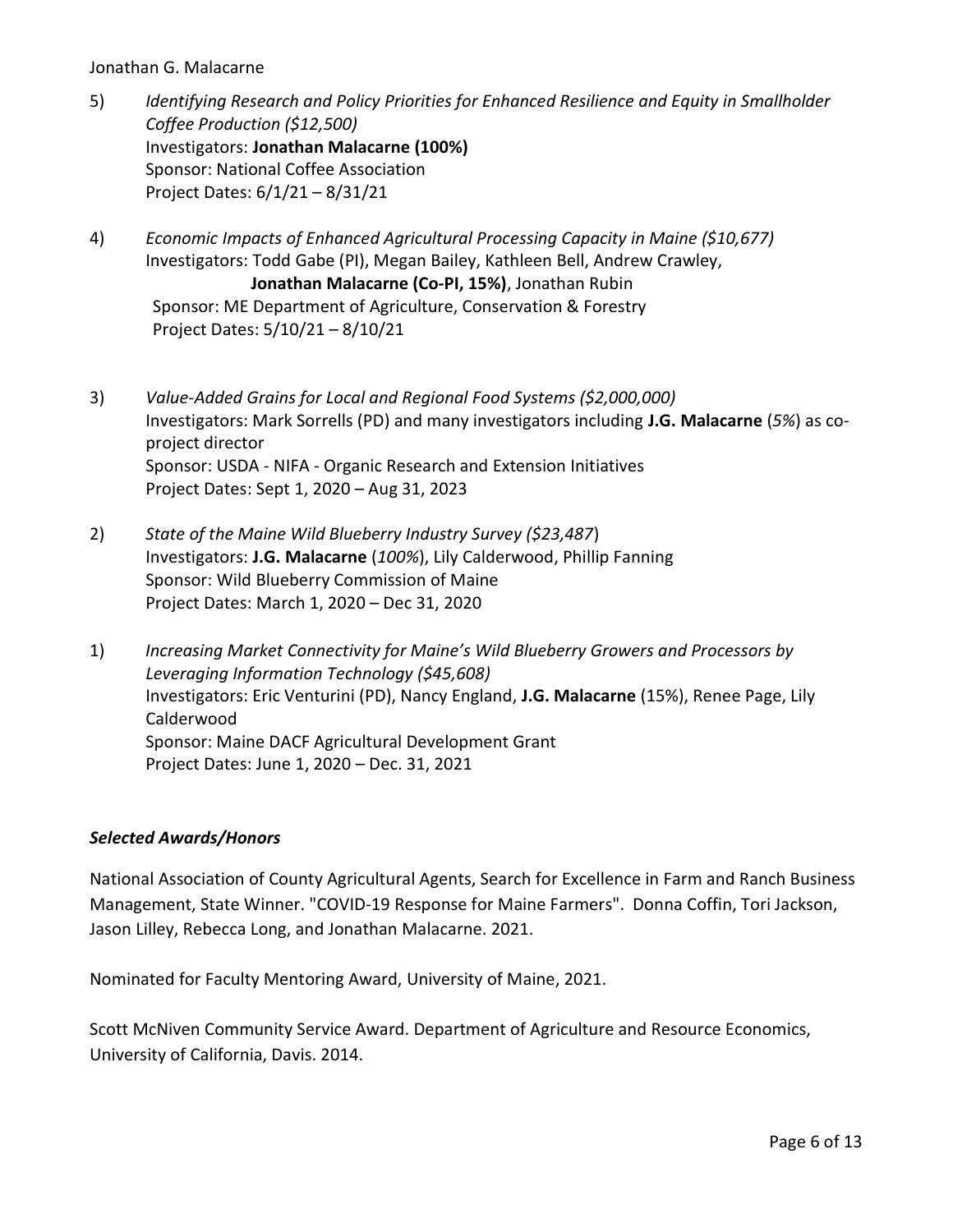## **Teaching**

# Graduate

Number of occurrences in parentheses.

1) Introduction to Econometrics (ECO 530), University of Maine, Orono ME (3). Comments: Fall 2021 (Hyflex – in person, remote synchronous, remote asynchronous)

> "Jonathan was always very encouraging and helpful and always open to feedback and questions and discussions of any kind. I always felt encouraged academically and personally in his classroom. I appreciated that we were instructed with R as it is a free resource and highly sought after in the job market outside of academia."

"Class time was always spent productively and going through R exercises in class was helpful. It showed me how to apply the concepts using the program that I will be using for my research work. The homeworks were excellent in that they always reinforced concepts and R code learned in class. Using real data in class and in the homeworks was also very helpful. This class teaches us how to apply econometrics to our work. This has been one of my favorite classes in both undergrad and grad school."

"This was a great course! I feel like it allowed me to build off of some of the concepts I learned in my undergraduate econometrics course and I am very grateful that Jonathan was available most of the time if I needed to ask a question. I also really liked how low stress this course was and I feel like what I learned in this class will help me in my future studies."

#### Fall 2020 (remote)

"All the material Prof. Malacarne taught us was valuable and applicable to real life. We learnt so many different econometric techniques, which I can use both for my future academic work and career. I appreciate learning how to use R for all the different techniques as this is a skill a lot of employers seek."

"Jonathon has been one of the best professors I have had in undergrad and graduate school. He is a very passionate and considerate professor. Everything in his class is fair and professional. He wants his students to do well but also learn the material and he is always looking for ways to improve his course. He also has given every student econometrics advice outside of the bounds of this class which was extremely useful. Overall a great professor."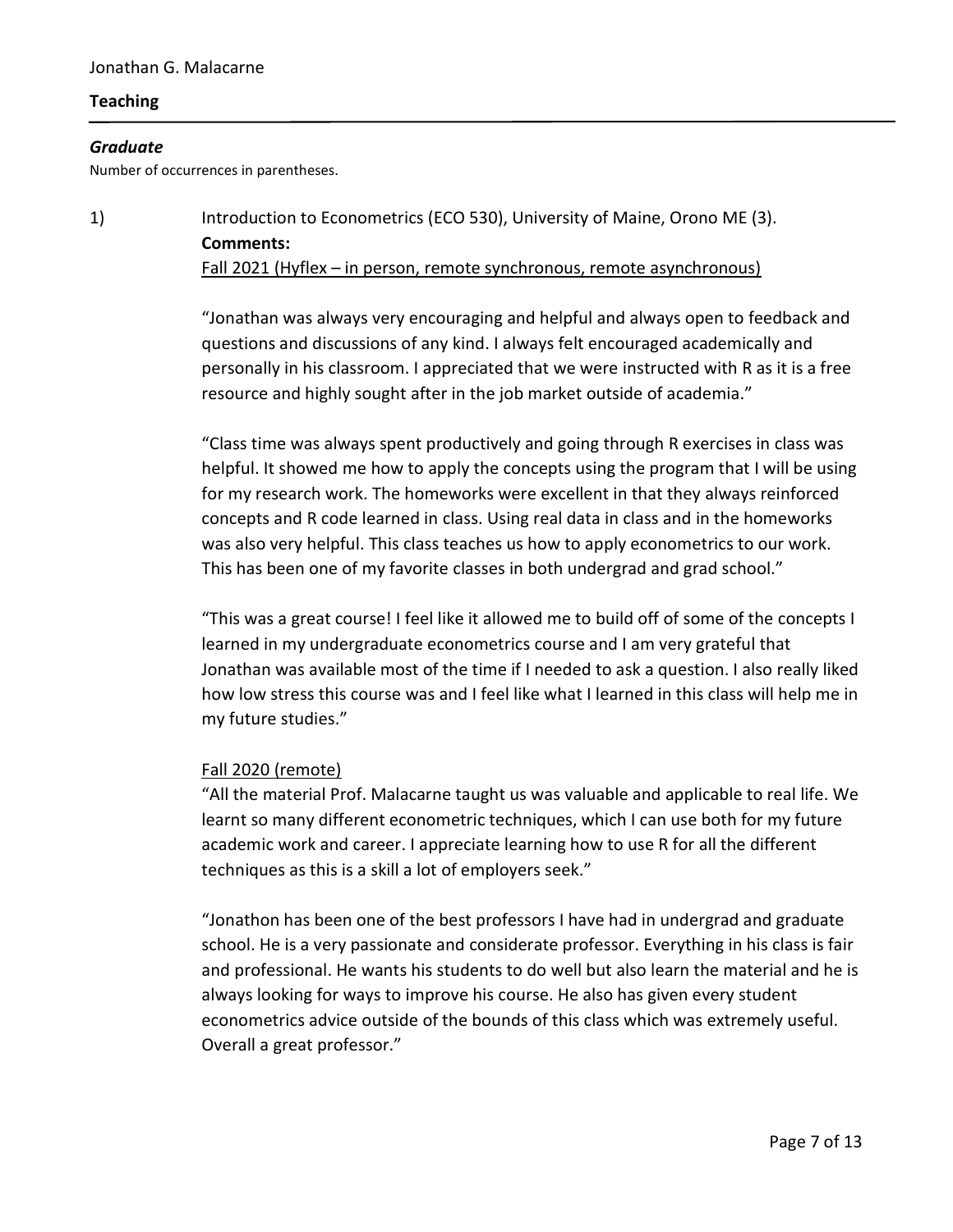"Prof. Malacarne is one of the best economics instructors. He not only cares about the quality of students' learning but also about students' well–being. Each class he shared a survey to check how students are doing in life and encouraged us to come see him during office hours if we are facing any personal/academic difficulties. He was flexible and understanding as we were all navigating through virtual learning during these unprecedented times. I have never had such a caring instructor who provides us with many opportunities to grow."

## Fall 2019

"It was evident that Jonathan cared deeply for the quality of his teaching and the learning of his students. He frequently brought in outside sources to show real–life applications of topics covered in class. I would recommend his course to others or take another course taught by him."

"Jonathan is the best economics instructor I have had at the University of Maine. His teaching style is very thoughtful and clear, and he is a very accessible and caring instructor. He pays attention to his students and their needs and interests. His method of teaching, which combines clear and concise explanations of theory with interesting examples of research and applications, made the class both useful and engaging for me. His perspectives on economics and social issues are a breath of fresh air, and he does an excellent job of discussing issues of gender equity, racial diversity, and class divides that are especially important to our work in economics, which many other professors are unwilling or unable to acknowledge. I absolutely loved this class and loved having him as a professor."

"I can't stress enough what a great classroom environment Jonathan makes. You can feel that he genuinely respects us and wants us to learn. He definitely pushes you and you have to work hard but he's always available to help."

2) Independent Study – Supply and Demand for Agricultural Products (ECO 530), University of Maine, Orono ME (1)

## Undergraduate

Number of occurrences in parentheses.

1) Mathematical Economics (ECO 480), University of Maine, Orono ME (2).

#### Comments:

## Fall 2021 (Hyflex – in person, remote synchronous, remote asynchronous)

"This was a challenging course, being able to confidently meet with Professor Malacarne to work on the weekly assignments was beyond valuable. I never felt horribly lost for long as the time he was willing to devote to one on one help is what I would say contributed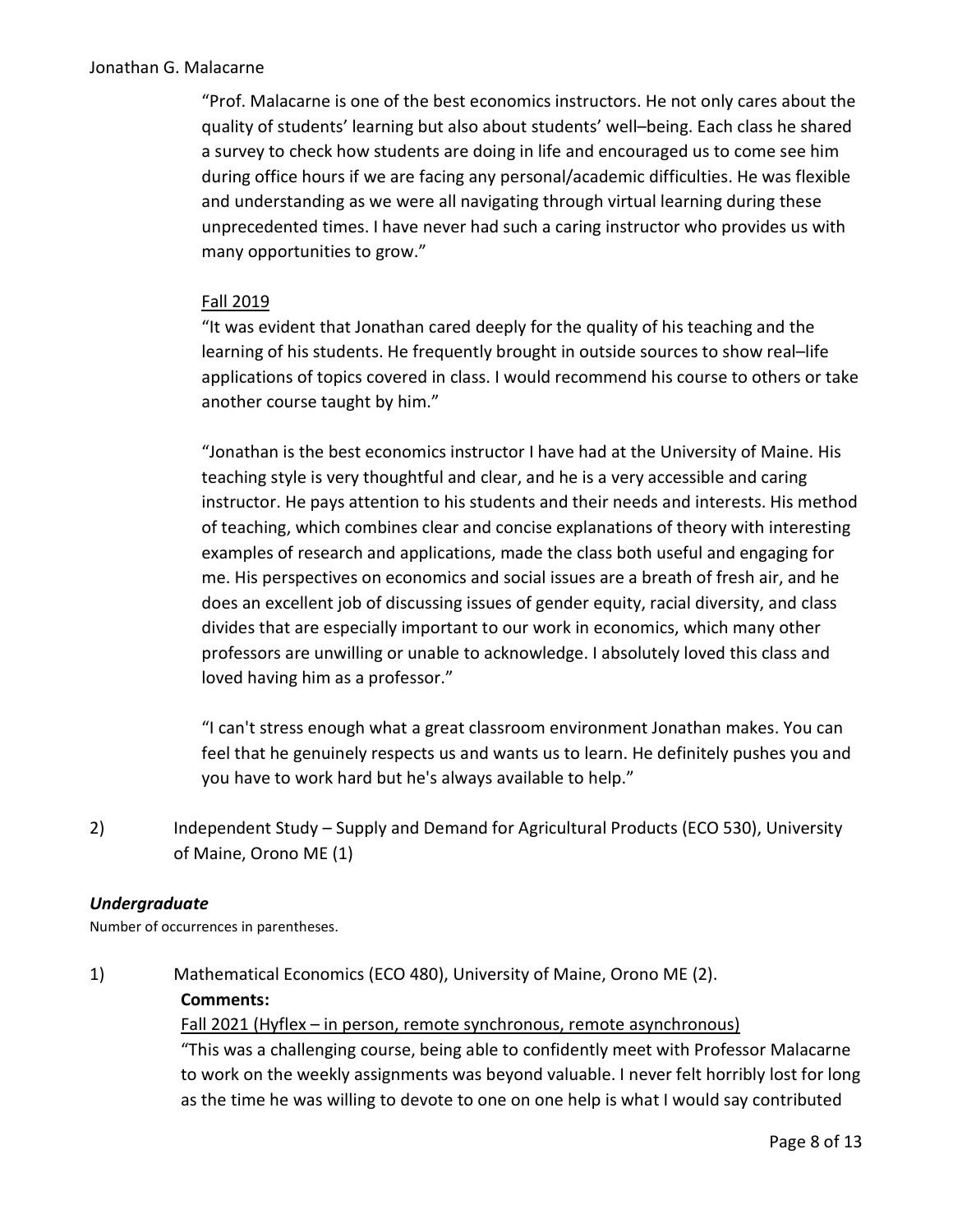most to my success in this course."

"Prof Malacarne is a great Economics Professor, great at teaching complicated ideas, very understanding of students and kind, while remaining challenging. 10/10 professor."

"This course went far deeper into economics than any other course I have taken at this university. It was great to get a more complete and mathematical perspective on some previously covered economic topics."

## Spring 2020

"I appreciated the content in the course. It felt like an actual application of all of the economics I've learned and deepened my understanding of why things happen."

"I appreciated how open the professor was to help students and how he went above and beyond to make sure the student understood the material presented."

"With Corona transition, I think it was handled in the best possible way."

# 2) Game Theory (ECO 363), University of Maine, Orono ME. (1) Comments:

Spring 2021 (Hyflex – in person, remote synchronous, remote asynchronous)

"This course was very different and extremely refreshing when compared to the list of econ classes I have taken here at UMaine. Professor Malacarne provided entertaining and interesting material, which I can only hope others can have the pleasure of enjoying in the future."

"Prof. Malacarne is a good educator. He keeps his classes interesting while on topic. He allows classroom discussion to diverge from the topic when it benefits student creativity within Game Theory. He encourages his students in and out of the classroom. In short, UMaine is a better school with Prof. Malacarne on campus."

# 3) The Maine Farm and Food Economy (ECO 370), Univ. of Maine, Orono ME. (1) Comments:

Fall 2021 - (Hyflex – in person, remote synchronous, remote asynchronous) "The course was very well–structured, with professionals from their respective fields being invited to speak to us every week – it has been very interactive and enjoyable!"

"Professor Malacarne did a great job highlighting how interesting and complex the farm and food economy is. The content was thought provoking and inspiring."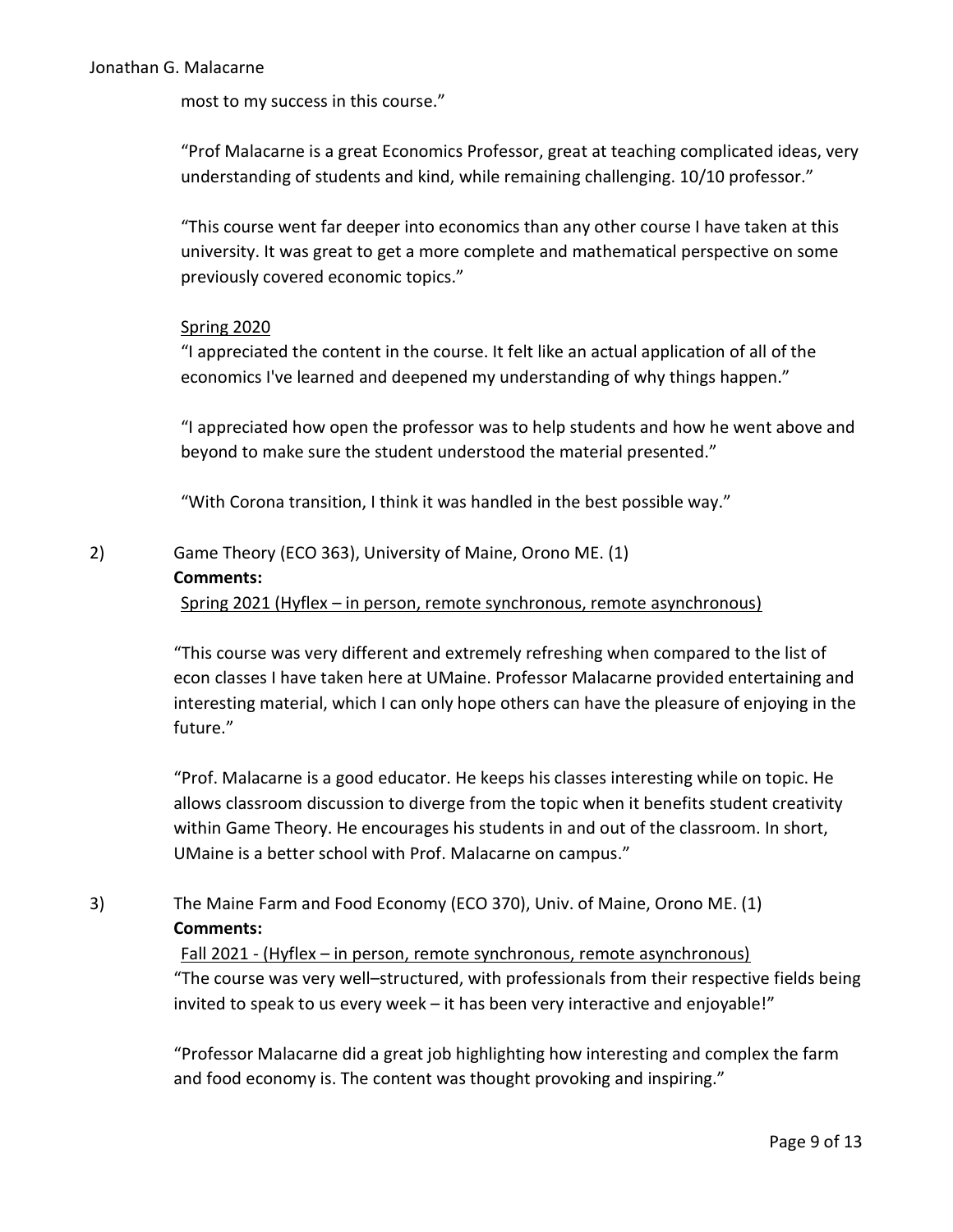"The format of the course created an excellent learning environment where I felt I was introduced to experts in individual fields rather than a single professor with broad but limited knowledge of the industries covered. I felt there was an interesting variety of ways to interact with speakers and classmates that furthered my learning in ways I hadn't expected."

## Advising/Mentoring

## Graduate

Advising/mentoring at University of Maine, Orono ME unless otherwise indicated.

- 10) Abigail Bennett, M.S. Ecology and Environmental Science, 2022 Present (Committee)
- 9) Ana Maria Ospina Tobar, M.S. Economics, 2021 Present (Chair)
- 8) Sara Kelemen, M.S. Plant, Soil, and Env. Science, 2020-Present (Committee)
- 7) Prianka Sarker, M.S. Economics, 2020 Present (Committee)
- 6) Shelby Francis, M.S. Economics, 2020—Present (Chair)
- 5) Antonio Jurlina, M.S. Economics, 2020 2021 (Committee).
- 4) Nicholas Alvarez, M.S. Economics, 2020 2021 (Committee).
- 3) Will Crisler, M.S. Economics, 2020 2021(Committee).
- 2) Sujan Chakraborty, M.A. Economics, 2019-2020 (Committee).
- 1) Lauren R. Miller, M.S. Economics, 2019 2021 (Chair).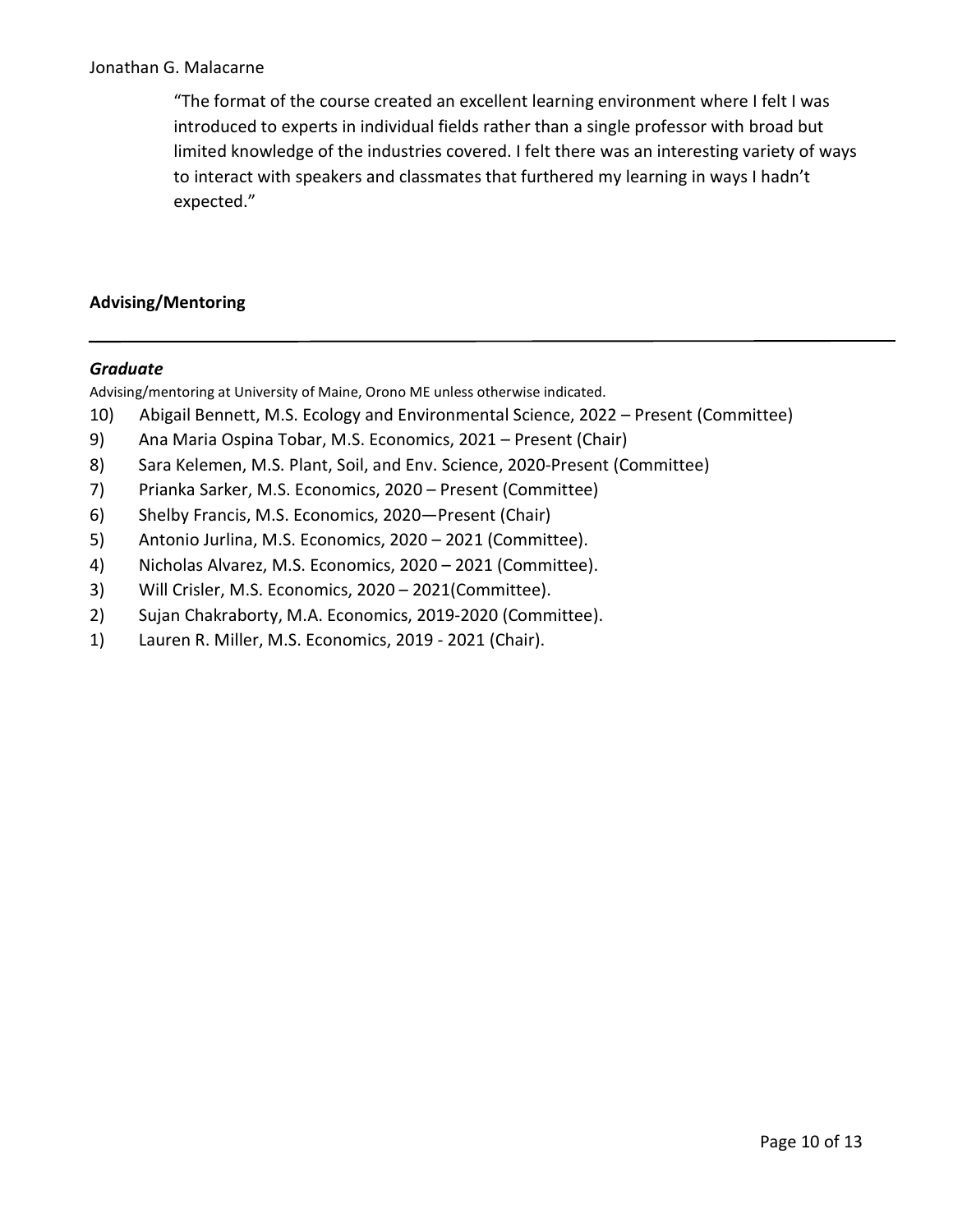## Undergraduate

Advising/mentoring at University of Maine, Orono ME.

| Semester         | # New Advisees |
|------------------|----------------|
| <b>Fall 2021</b> | 2              |
| Spring 2020      | 4              |
| <b>Fall 2020</b> | 4              |
| Spring 2021      | 1              |
| <b>Fall 2021</b> | 1              |

#### Service

#### Contributions to University

Maine Hello Volunteer, Fall 2021. School of Economics, Graduate Committee, 2019-Present. School of Economics, Diversity, Equity and Inclusion Committee, 2021 - Present UMaine Student Symposium – Judge, Fall 2020. Honors College, HON 111 Vesuvius Panelist, Fall 2020

#### Contributions to Profession

Referee: American Journal of Agricultural Economics, Revista Desarrollo y Sociedad, Journal of Economic Behavior and Organization, European Review of Agricultural Economics, Geneva Papers on Risk and Insurance, PLOS One

Committee Member: Northeast Agriculture and Resource Economics Association Master's Thesis Award Committee. (2020-2022).

#### Reviewer.

- Agricultural and Applied Economics Association annual meeting submissions. (2021 Present).
- USDA AFRI Rapid Response to Novel Coronoavirus Impacts Across Food and Agricultural Systems. (2020).

Moderator. Ag Finance and Farm Management - Issues in Farmland Valuation and Cash Rents. Agricultural and Applied Economics Association Annual Meetings. Atlanta, GA. 2019.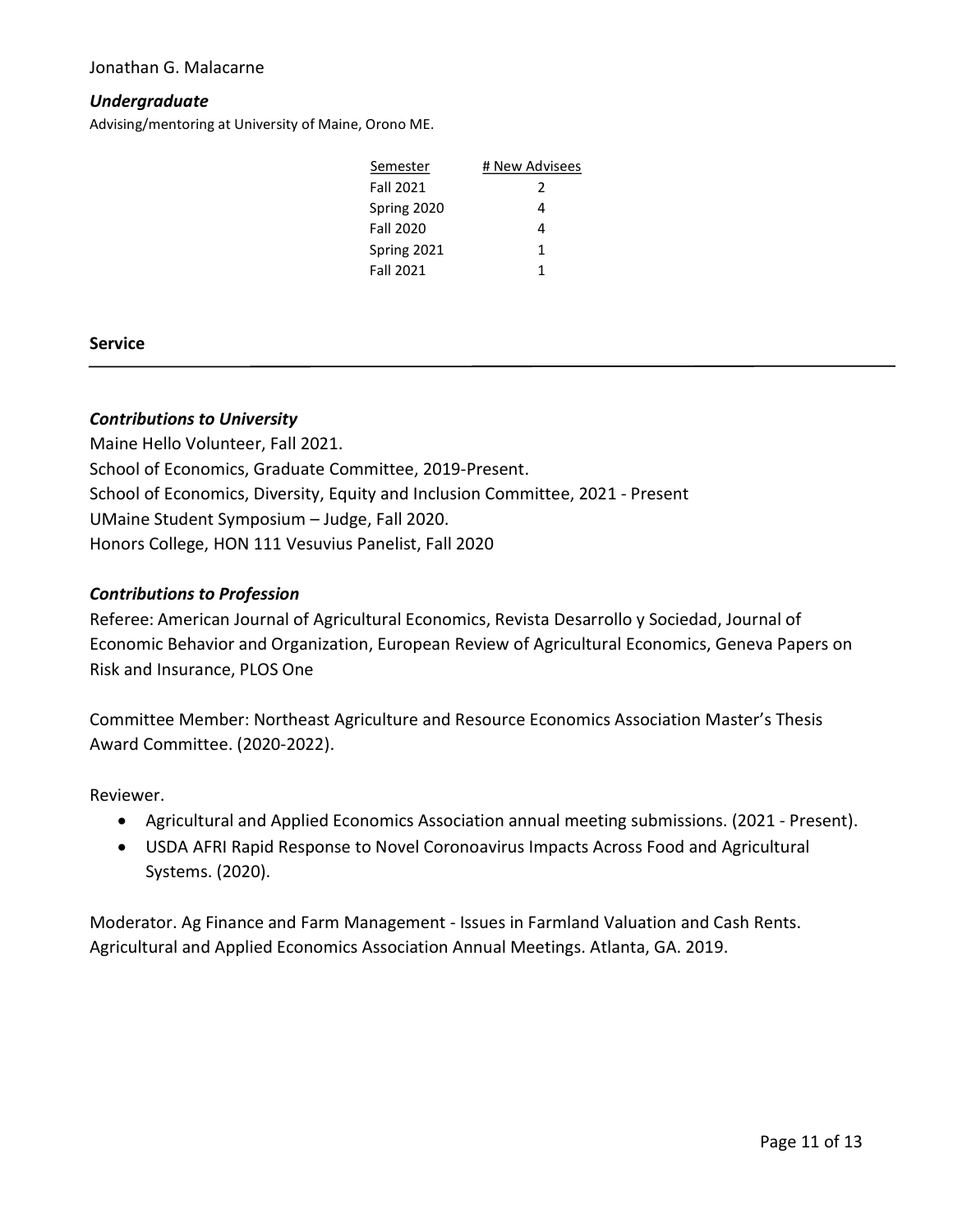## Contributions to Maine and the Community

2021

Advisory Committee Member – Sodexo "The Maine Course"

2020

- Reviewer for Maine Organic Farmers and Gardeners Association (MOFGA) Technical Assistance Grant
- Participant in Forager's COVID19 roundtables regarding the response of the Maine Food system to the COVID19 pandemic.
- Provided technical support for Maine farmers setting up online marketplaces in response to COVID19.
- Survey design for UMaine Cooperative Extensions feedback surveys regarding farmer support Zoom meetings and Maine Farmer newsletter.

## Professional Memberships

American Economics Association, 2013-Present. Agricultural and Applied Economics Association, 2013 – Present Feed the Future Innovation Lab for Market Risk and Resilience, 2016—Present Northeast Agricultural and Resource Economics Association, 2018 – Present Farm and Ranch Stress Assistance Network – Northeast, 2020 – Present

## Professional Development

NAREA Career Advancement and Mentorship Program (CAM). September 2021 – August 2023.

NARES Scholars Circle. Participate in monthly meetings with a small circle of economics scholars around the Northeast to provide/receive peer mentorship, build collaborative networks, and improve research quality. September 2020 – ongoing.

Brightspace Workshop (12 parts). Center for Innovation in Teaching and Learning. University of Maine. Orono, ME. July 2020.

Online Teaching Community of Practice (6 weeks). Center for Innovation in Teaching and Learning. University of Maine. Orono, ME. June 11 – July 16, 2020.

Grants 101: Seeking, Analyzing, and Writing Basics. Folger Library and Office of Research Development. University of Maine. Orono, ME. 2019.

Advising Conference. College of Liberal Arts and Sciences. University of Maine. 2019.